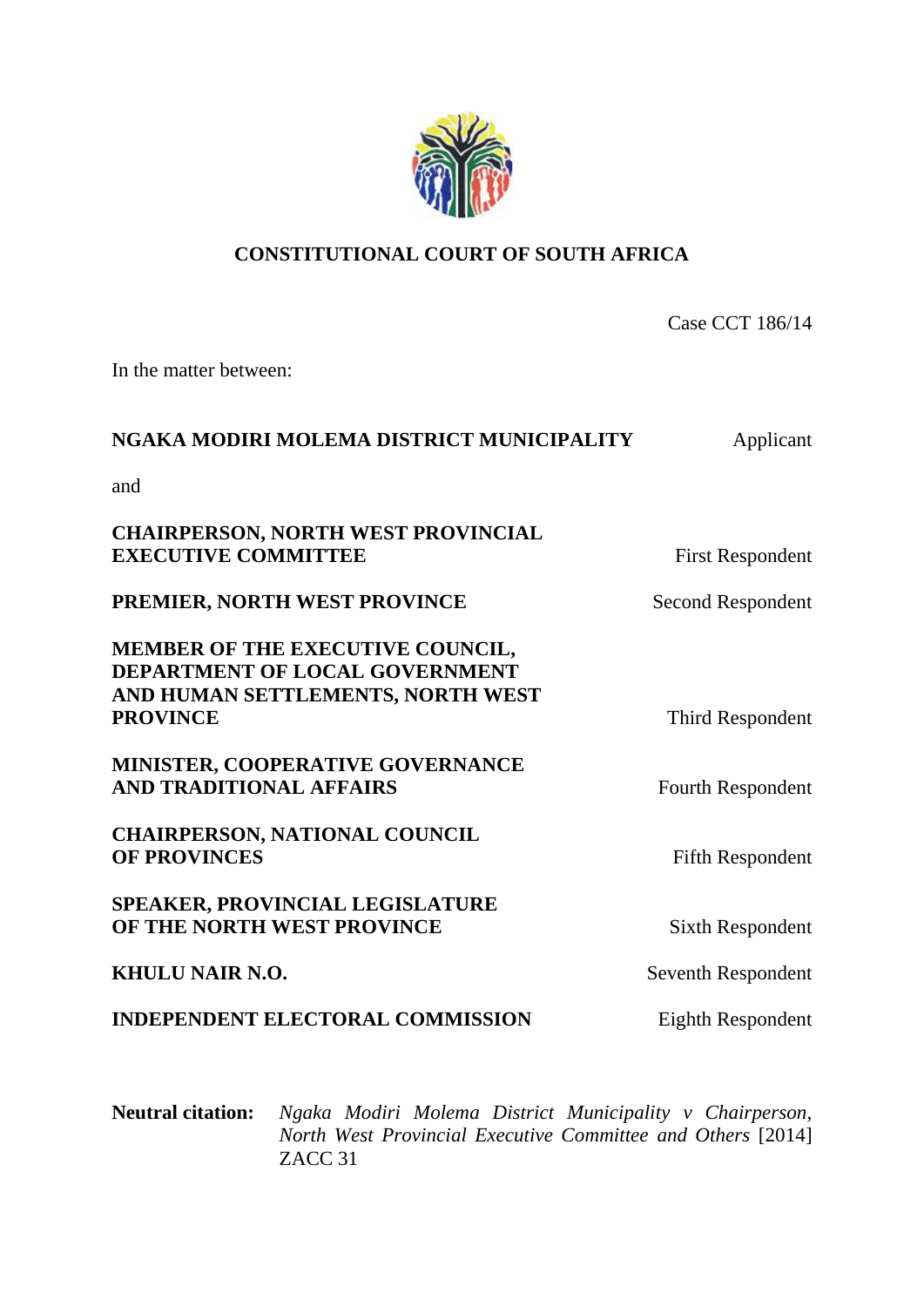| Coram:          | Mogoeng CJ, Moseneke DCJ, Cameron J, Froneman J,<br>Khampepe J, Leeuw AJ, Madlanga J, Nkabinde J, Tshiqi AJ,<br>Van der Westhuizen J and Zondo J                                                                                            |
|-----------------|---------------------------------------------------------------------------------------------------------------------------------------------------------------------------------------------------------------------------------------------|
| Decided on:     | 18 November 2014                                                                                                                                                                                                                            |
| <b>Summary:</b> | Section 167(6) of the Constitution — direct appeal and access —<br>urgency in ensuring the immediate provision of basic sanitation,<br>water and other services                                                                             |
|                 | Section 139(1) of the Constitution — provincial intervention in<br>$local government$ no need for Court to intervene — urgent<br>interim needs of community met by administrator's powers<br>following refusal of temporary interdict order |
|                 | Sections 152 and 153 of the Constitution — sections $4(2)(f)$ and<br>73 of the Local Government: Municipal Systems Act — basic<br>municipal services                                                                                        |
|                 | Section $27(1)$ of the Constitution — right of access to water                                                                                                                                                                              |

## **ORDER**

On appeal from the North West High Court, Mahikeng (Hendricks AJP) and in the application for direct access:

- 1. The fourth respondent's application for condonation is granted.
- 2. The application for leave to appeal is dismissed.
- 3. The application for direct access is dismissed.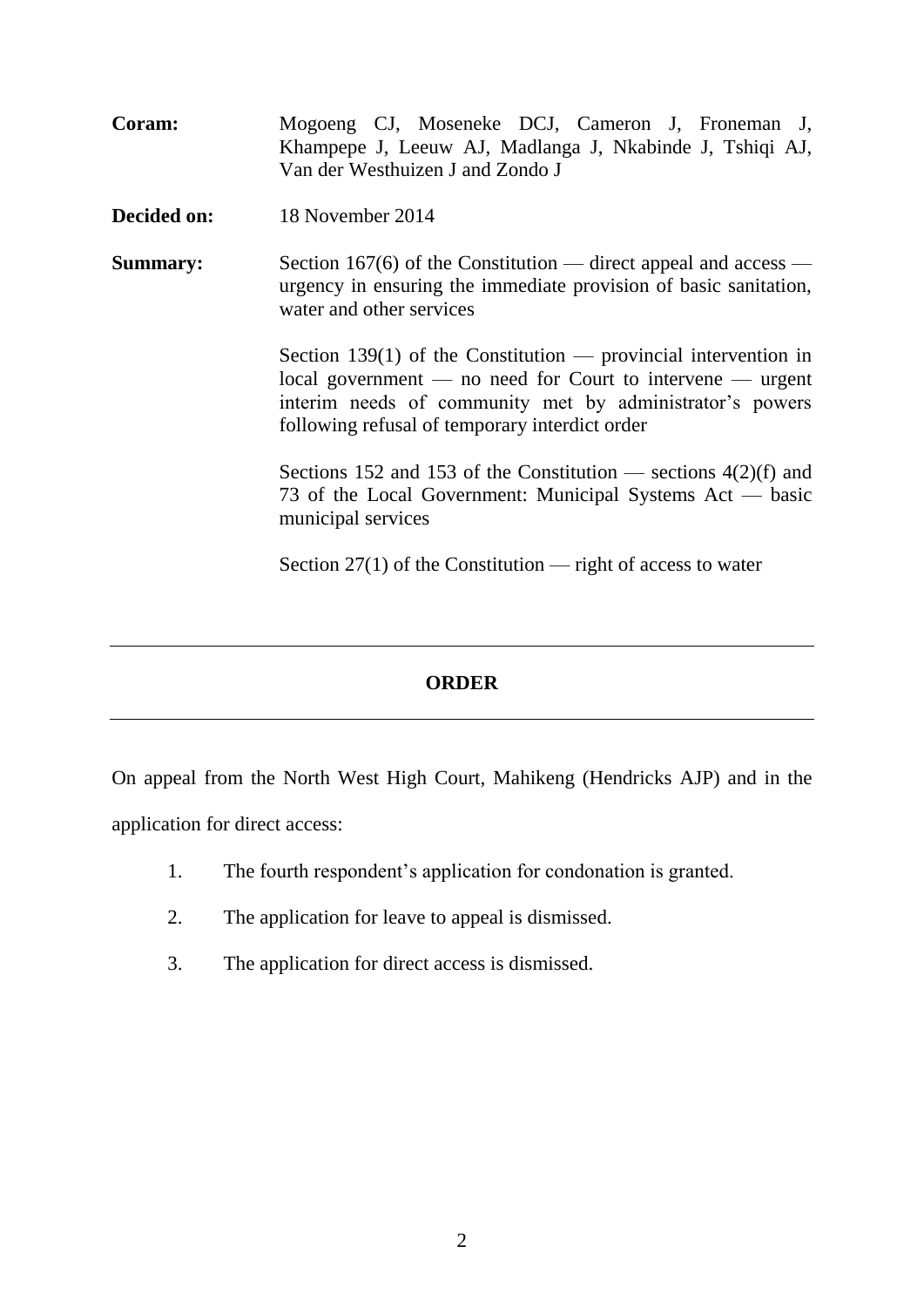### **JUDGMENT**

#### THE COURT:

[1] Municipalities are the face of government to the communities they are supposed to serve. If they fail in their executive obligation to provide services to the people, and if exceptional circumstances warrant it, the Constitution provides that the Provincial Executive may step in to dissolve the Municipal Council and appoint an administrator.<sup>1</sup> That situation provides the background to this application.

[2] The North West Provincial Executive Council (Province), 2 purportedly acting in terms of section  $139(1)(c)$  of the Constitution, dissolved the applicant (Municipality) on 3 September 2014 and appointed the seventh respondent, Mr Nair, as administrator. The Municipality then approached the North West High Court, Mahikeng (High Court) for two kinds of relief.<sup>3</sup> In Part A of its notice of motion, the Municipality sought temporary relief to prevent the administrator from interfering in the Municipality's affairs and for a suspension of the decision to dissolve it

. . .

 $1$  Section 139(1) reads in relevant parts:

<sup>&</sup>quot;When a municipality cannot or does not fulfil an executive obligation in terms of the Constitution or legislation, the relevant provincial executive may intervene by taking any appropriate steps to ensure fulfilment of that obligation, including—

<sup>(</sup>c) dissolving the Municipal Council and appointing an administrator until a newly elected Municipal Council has been declared elected, if exceptional circumstances warrant such a step."

<sup>2</sup> Represented by the first, second and third respondents.

 $3$  The Municipality did so at the instance of the suspended municipal manager.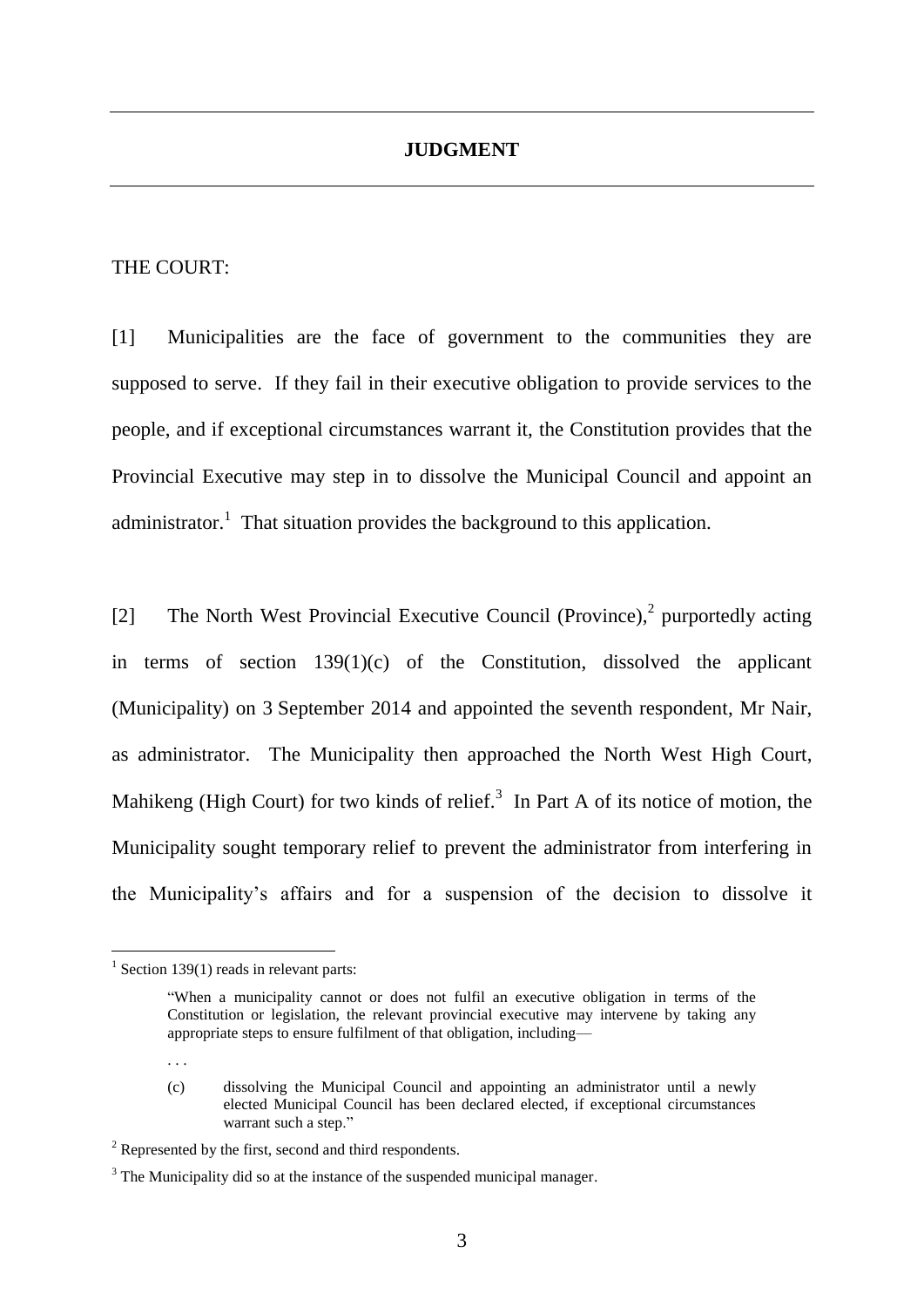(temporary interdict application), pending finalisation of the relief sought in Part B. In Part B, the Municipality sought the review and setting aside of the decision to dissolve it (review application).

[3] The High Court dismissed the temporary interdict application. The review application is still pending in the High Court. The Municipality seeks leave to appeal directly to this Court against the refusal to grant the temporary interdict application and also for direct access in terms of section 167(6)(a) of the Constitution for the review application to be heard by this Court.<sup>4</sup>

[4] The Municipality seeks to justify this direct appeal and access to this Court on the ground of urgency. Urgency there is indeed, but it lies in ensuring the immediate provision of basic sanitation, water and other services to the affected communities and not in restoring the status of municipal councillors to the position from which they complain they have been unjustly removed.

[5] The nub of the Municipality's complaint was summarised thus in the High Court judgment:

"[A]s a municipality, [it] is entitled to remain in office and not be dissolved or replaced by an administrator because the councillors were elected by the communities. Furthermore, the decision to dissolve the council had infuriated a

<sup>&</sup>lt;sup>4</sup> Section 167(6) reads in relevant parts:

<sup>&</sup>quot;National legislation or the rules of the Constitutional Court must allow a person, when it is in the interests of justice and with leave of the Constitutional Court—

<sup>(</sup>a) to bring a matter directly to the Constitutional Court".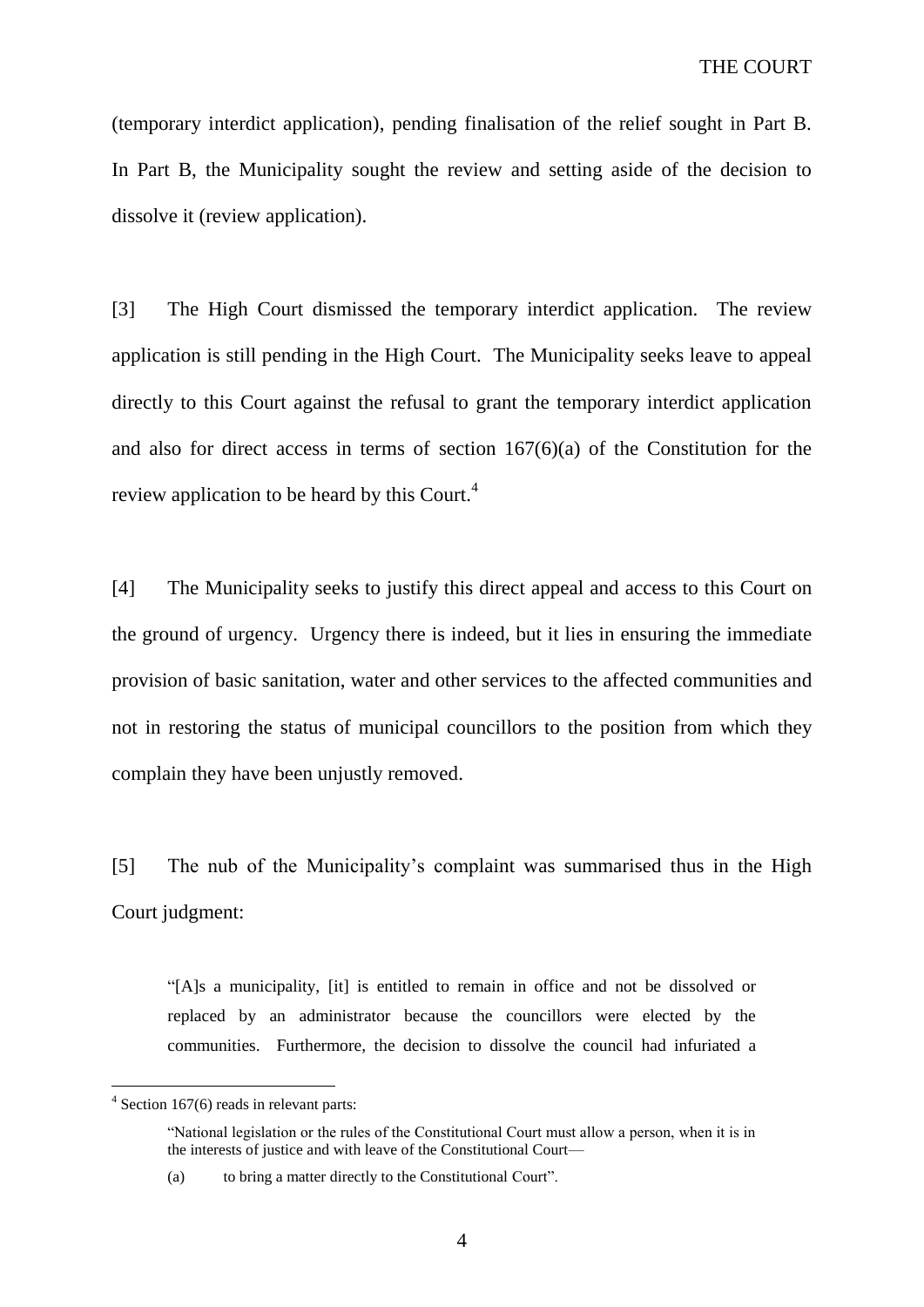number of officials who resisted the implementation of the intervention of the North West Provincial Government. The conduct of these officials, so it is alleged, caused turmoil and instability in the [Municipality's] administrations and seriously prejudic[ed] the [Municipality] in the execution of its function and powers. If the interim relief is granted, so it was further contended, the resistance to the enforcement of the decision will also be addressed."<sup>5</sup>

[6] In the founding papers in this Court the Municipality makes allegations that rights, in particular, the right of access to water, have been infringed or threatened.<sup>6</sup> For example, the Municipality alleged that the intervention by the Province has had "an extremely prejudicial impact upon the [Municipality] . . . . more importantly the community which it serves, resulting . . . in a failure to provide water services to certain communities within the municipal area". In motivating the granting of leave to appeal and direct access, the Municipality points to the "prominence which the municipal service delivery (and in some instances, the lack thereof) is currently receiving".

 $\overline{a}$ 

"(1) Everyone has the right to have access to—

- (a) health care services, including reproductive health care;
- (b) sufficient food and water; and
- (c) social security, including, if they are unable to support themselves and their dependants, appropriate social assistance.
- (2) The state must take reasonable legislative and other measures, within its available resources, to achieve the progressive realisation of each of these rights."

<sup>5</sup> *Ngaka Modiri Molema District Municipality v Chairperson of the North West Provincial Executive Committee and Others*, unreported judgment of the North West High Court, Mahikeng, Case No M390/2014 (High Court judgment) at para 8.

<sup>6</sup> Section 27 reads:

See also *Nokotyana and Others v Ekurhuleni Metropolitan Municipality and Others* [2009] ZACC 33; 2010 (4) BCLR 312 (CC) at paras 47-50.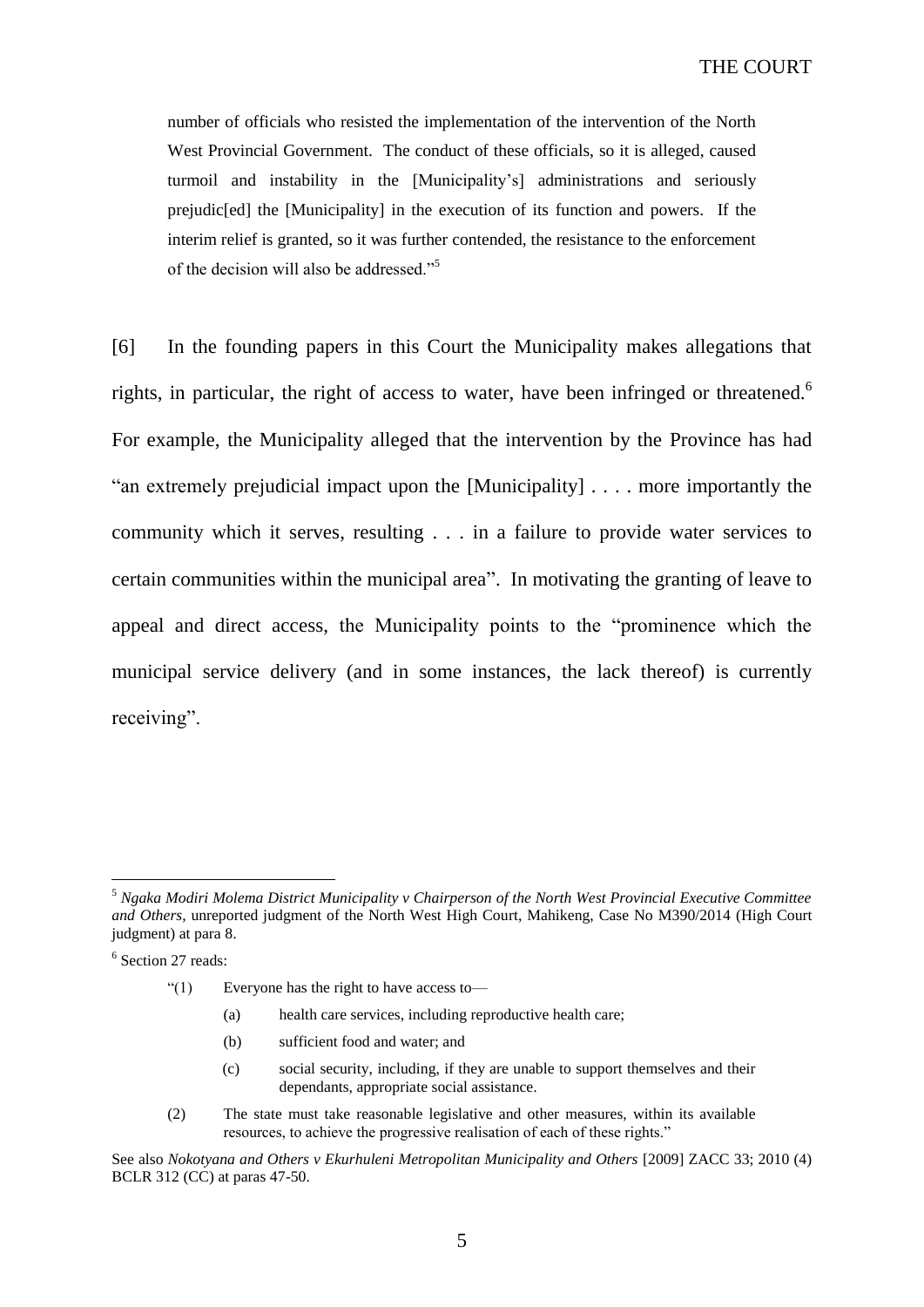[7] The Municipality further points out that in early October the municipal services of water and sanitation came to a standstill and that these services were not provided to the affected communities. This is because staff members conducting emergency services and water and sanitation services were locked out of the Municipality's premises to the "detriment of service delivery and the community." The High Court did refer to the argument that "the local community residents in the municipality area . . . will suffer irreparable harm and prejudice", but found no plausible reason why the Municipality would not obtain substantial redress for its own concerns in due course.<sup>7</sup>

[8] Relying on this Court's decision in *OUTA*, 8 the High Court dismissed the temporary interdict application. It found that the Municipality, as distinct from individual councillors, suffered no harm, let alone irreparable harm.<sup>9</sup> It noted that it was not sufficient to allege in the replying affidavit that councillors will suffer harm because "of loss of earnings in salaries".<sup>10</sup>

[9] This reveals a fundamental flaw in the Municipality's application for leave to appeal against the refusal by the High Court of the temporary interdict application. It needs to be stressed that the potential prejudice and urgency lie not in the harm suffered by the Municipality or the municipal councillors, but in the continued disruption of basic essential services to the people and communities the Municipality

 $<sup>7</sup>$  High Court judgment above n 5 at paras 15-6.</sup>

<sup>8</sup> *National Treasury and Others v Opposition to Urban Trolling Alliance and Others* [2012] ZACC 18; 2012 (6) SA 223; 2012 (11) BCLR 1148 (CC) (*OUTA*) at paras 45-7.

 $9$  High Court judgment above n 5 at para 11.

 $10$  Id at para 12.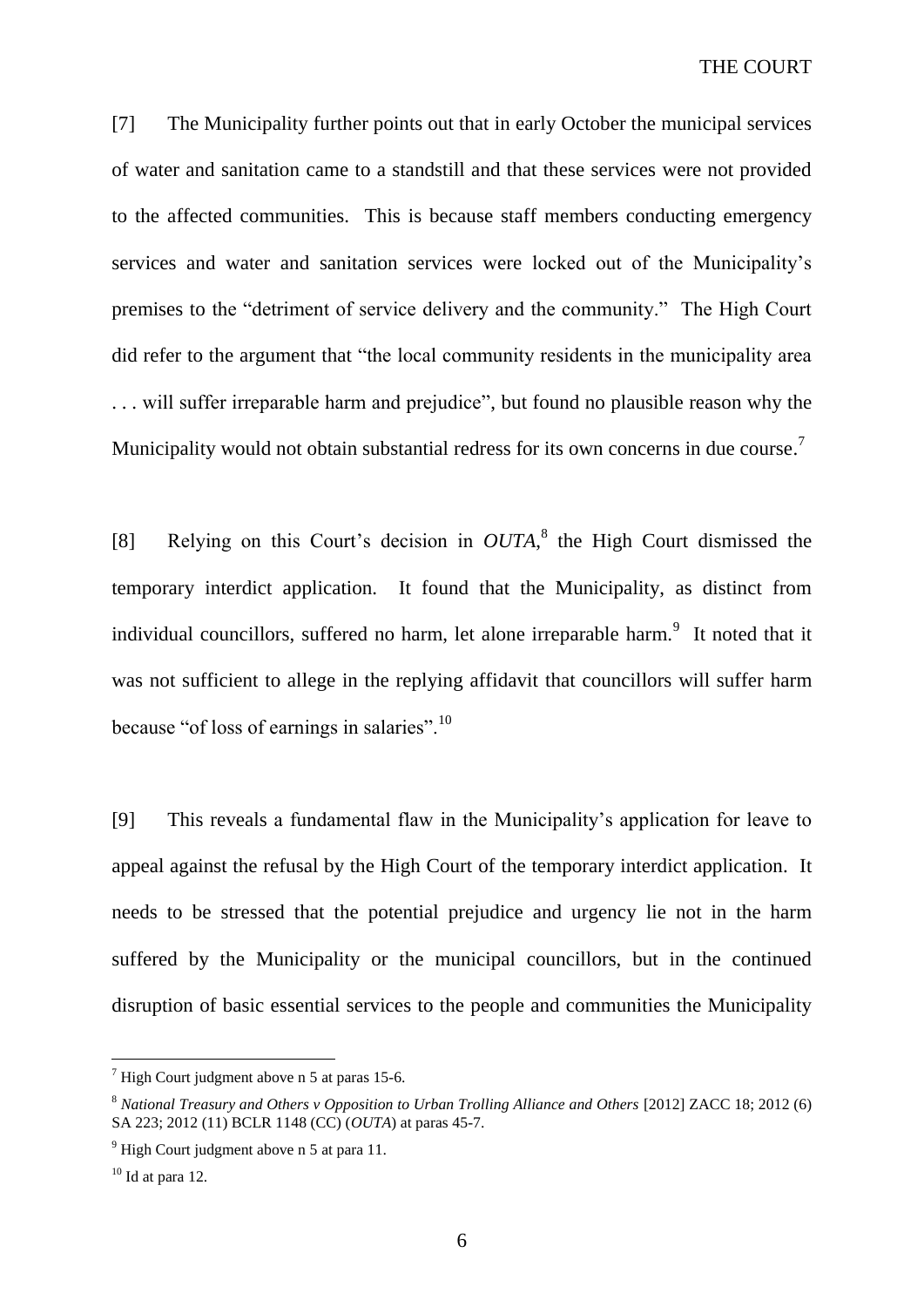is supposed to serve. The people who may suffer the real harm are not party to these proceedings. It is because of the alleged failure in its executive obligation to them that the Municipality was dissolved.

[10] For this and the other reasons relating to the interests of justice referred to in  $OUTA<sup>11</sup>$  the application for leave to appeal against the refusal of the temporary interdict application must fail. Neither the Municipality nor the municipal councillors will suffer irreparable harm. If the review application is successful they may be re-instated. There is no urgency affecting their interests. The potential urgency lies in ensuring the delivery of basic services to the people and communities. In light of the allegation that it was the Municipality itself that failed to ensure the provision of these services in the first place, the High Court can hardly be faulted for finding that the balance of convenience did not favour a continuation of that allegedly dire situation.

[11] For largely the same reasons it is not in the interests of justice for this Court to grant direct access to determine the review application.<sup>12</sup> The urgency does not relate to the interests of the Municipality and the determination of the section 139 constitutional dispute is one that ordinarily would not call for this Court's immediate intervention. It must run its course in the High Court.

 $11$  *OUTA* above n 8 at paras 22-9.

<sup>&</sup>lt;sup>12</sup> See section 167(6)(a) of the Constitution quoted above at n 4. For a conspectus of relevant considerations, see *Campus Law Clinic, University of KwaZulu-Natal v Standard Bank of South Africa Ltd and Another* [2006] ZACC 5; 2006 (6) SA 103 (CC); 2006 (6) BCLR 669 (CC) at para 26; *Zondi v MEC for Traditional and Local Government Affairs and Others* [2004] ZACC 19; 2005 (3) SA 589 (CC); 2005 (4) BCLR 347 (CC) at paras 12-21; *Mkontwana v Nelson Mandela Metropolitan Municipality* [2004] ZACC 9; 2005 (1) SA 530 (CC); 2005 (2) BCLR 150 (CC) at paras 9-16; and *Satchwell v President of the Republic of South Africa and Another* [2003] ZACC 2; 2003 (4) SA 266 (CC); 2004 (1) BCLR 1 (CC) at para 6.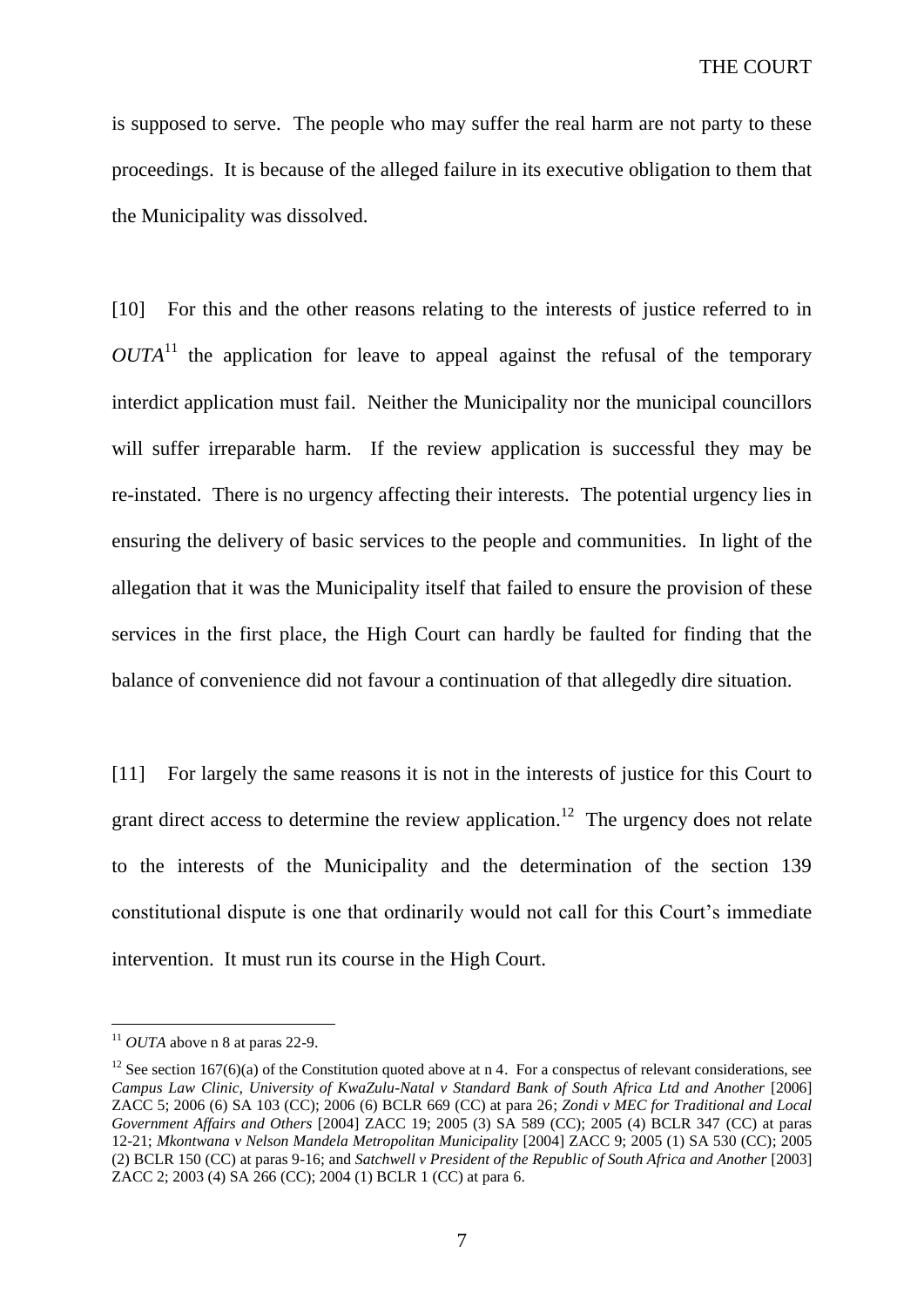THE COURT

[12] However this Court may not ignore the plight of those people who are not parties to the court proceedings and whose interests lie at the heart of the matter, namely the people and communities who reside within the area of jurisdiction of the Municipality. We have a wide just and equitable remedial jurisdiction that is not necessarily dependent on a finding of constitutional impropriety.<sup>13</sup>

[13] The obligations borne by local government to provide basic municipal services are sourced in both the Constitution and legislation. In *Joseph*<sup>14</sup> this Court held that sections 152 and 153 of the Constitution, which set out the objectives of local government, read together with sections 4(2)(f) and 73 of the Local Government: Municipal Systems Act,<sup>15</sup> impose an obligation on every municipality to provide basic municipal services to their inhabitants irrespective of whether they have a contractual relationship with the municipality or not.<sup>16</sup>

[14] In terms of section 7(2) of the Constitution, the state must respect, protect, promote and fulfil the rights in the Bill of Rights. At the very minimum, the state

<sup>13</sup> *Zulu and Others v eThekwini Municipality and Others* [2014] ZACC 17; 2014 (4) SA 590 (CC); 2014 (8) BCLR 971 (CC) at para 62; *Minister of Safety and Security v Van Der Merwe and Others* [2011] ZACC 19; 2011 (5) SA 61 (CC); 2011 (9) BCLR 961 (CC) at para 59; and *Head of Department: Mpumalanga Department of Education and Another v Hoërskool Ermelo and Another* [2009] ZACC 32; 2010 (2) SA 415 (CC); 2010 (3) BCLR 177 (CC) at paras 95-7.

<sup>14</sup> *Joseph and Others v City of Johannesburg and Others* [2009] ZACC 30; 2010 (4) SA 55; 2010 (3) BCLR 212 (CC).

<sup>&</sup>lt;sup>15</sup> 32 of 2000.

<sup>16</sup> *Joseph* above n 14 at paras 35-40.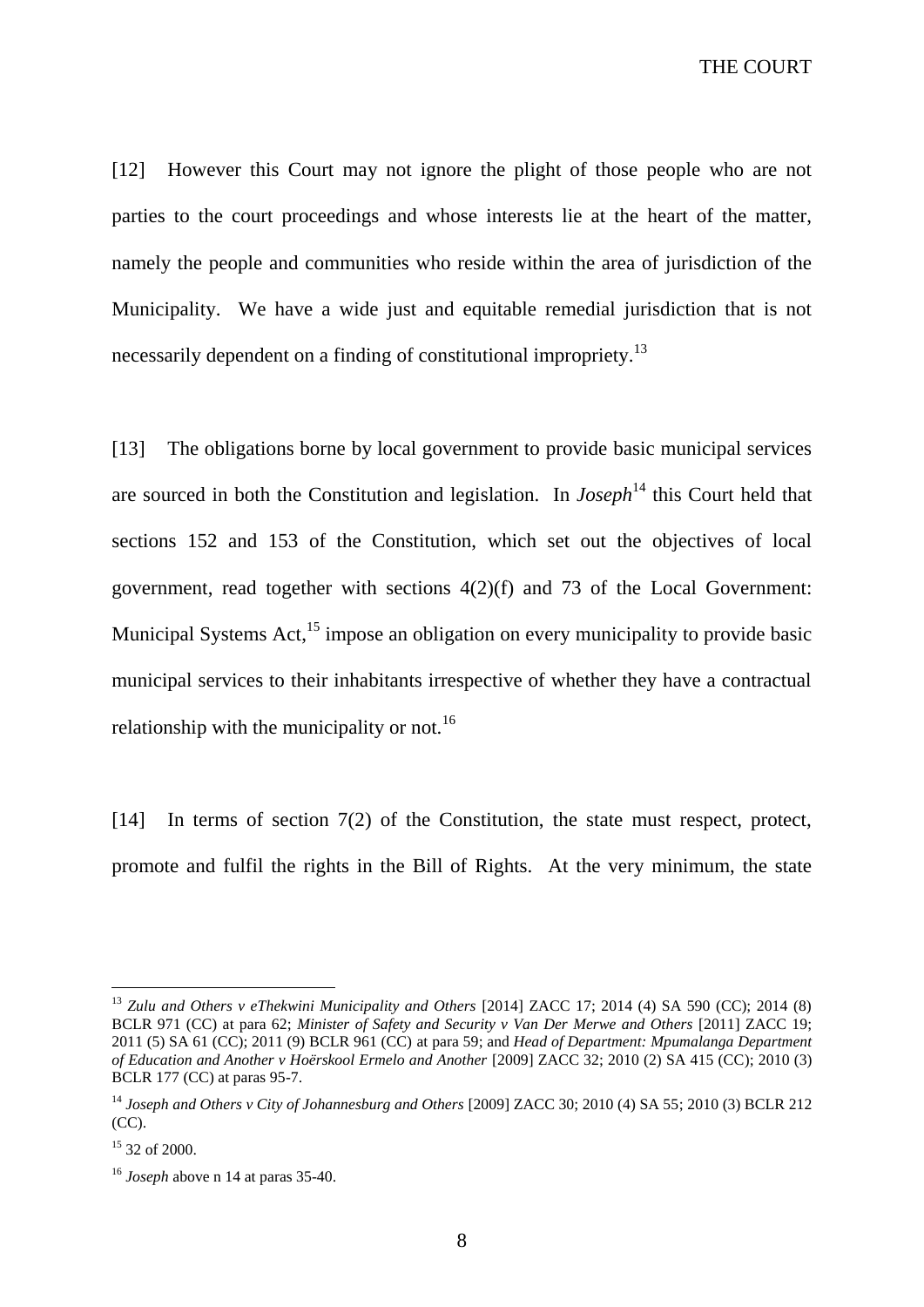must refrain from interfering with existing rights.<sup>17</sup> It is clear that where access to water, sanitation, electricity and fire and emergency services once existed but is then taken away due to a dispute within or relating to the management of a municipality, there may be a violation of fundamental rights of the inhabitants.

#### [15] On 22 October 2014 we issued the following directions:

"The applicant and the respondents are directed to file affidavits not exceeding 20 pages, on or before Monday, 27 October 2014, on the following matters—

- a) whether there has been any cessation or interruption in the provision of basic municipal services to the communities within the area of the Ngaka Modiri Molema District Municipality;
- b) if the answer to a) is yes, what has been the cause; extent and geographic reach; duration; and the period over which the cessation or interruption has occurred;
- c) in the circumstances of this case, who, under the Constitution or any law, is obligated to provide said basic municipal services; and
- d) if basic municipal services are not presently being provided, why this Court should not order the individuals or officials responsible in terms of the law for providing them to do so forthwith."

[16] The respective responses to these directions are instructive. There is agreement that there has been widespread and continuing disruption of basic services to people and communities. In response to the Court's directions, the Municipality states that there is uncertainty pertaining to who is lawfully in charge of its operation. Further, "a significant and notable increase in problems have been experienced in the municipal area . . . pertaining to the rendering of the municipal services". Because of

<sup>&</sup>lt;sup>17</sup> See *Minister of Health v Treatment Action Campaign (No 2)* [2002] ZACC 15; 2002 (5) SA 721 (CC); 2002 (10) BCLR 1033 (CC) at para 46 and *Government of the Republic of South Africa and Others v Grootboom and Others* [2000] ZACC 19; 2001 (1) SA 46 (CC); 2000 (11) BCLR 1169 (CC) at para 34.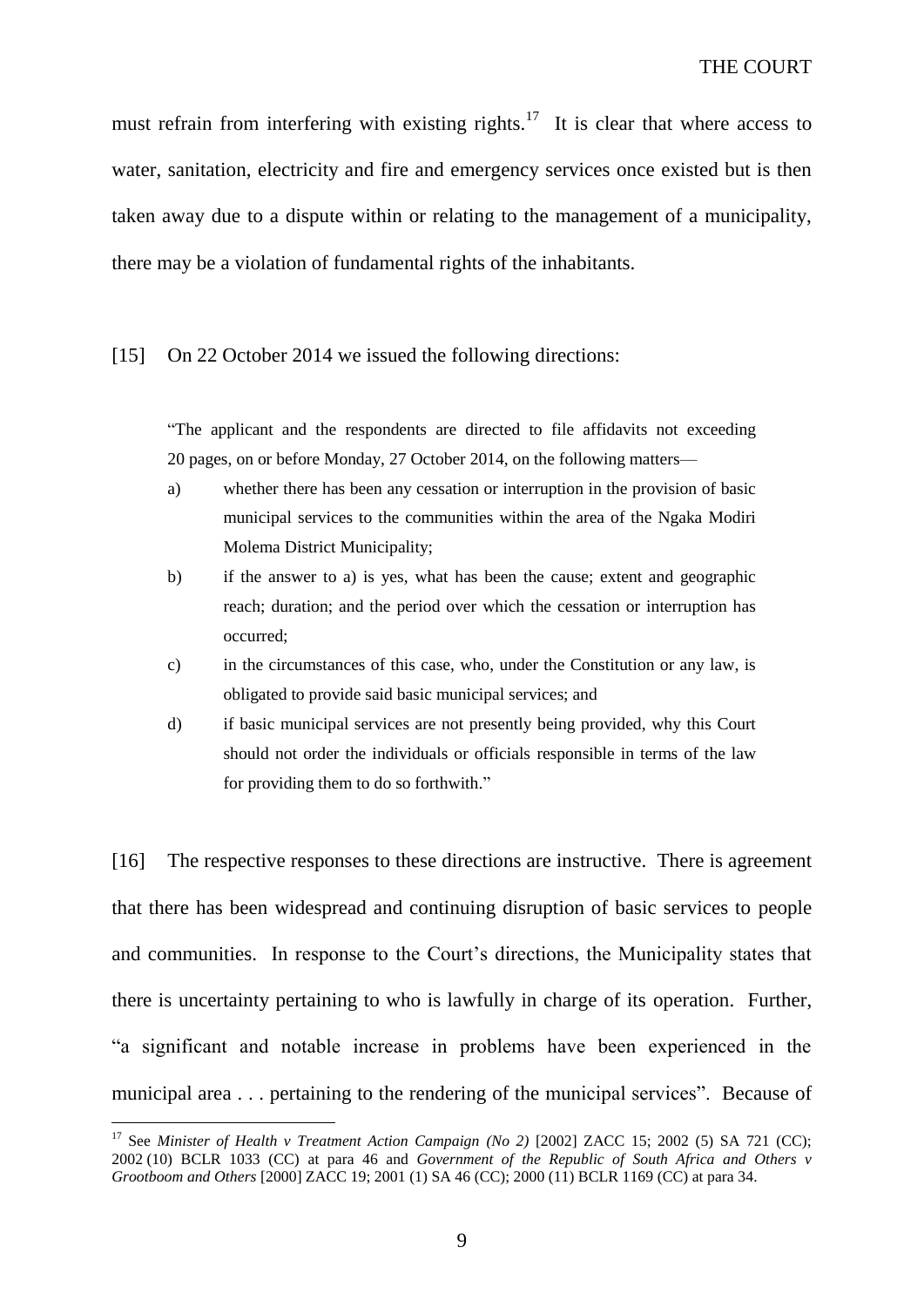the non-provision of these services, the Municipality further alleges that people have rioted by burning tyres and blocking roads, throwing rocks into non-functioning boreholes and destroying non-functioning infrastructure.

[17] The administrator, Mr Nair, states that some communities in the Dinokana, Madibogo and Setlagole villages have not had water for years, even though the district received funding for water and sanitation. He adds that there were further problems, in respect of the quality of the water and sanitation services, that led the national government to issue a warning about the drinking of water in the Municipality. The administrator also asserts the communities have protested due to the interruption in services.

[18] The administrator explains further that an emergency plan is in place aimed at restoring services and that "virtually all areas affected by the disruption in services had been reconnected. This also explains why there has been relative calm in community protests". He identifies the employees who are important in providing the services and states that he does "not intend to exclude [him]self in the list of people who may be ordered to continue with the provision of services to the communities". He states that he does not have a difficulty with any order by the Court compelling the provision of services and that an order of this kind will assist him in the discharge of his responsibilities as administrator. At the end of the affidavit he states:

"However, when the Court considers whether to grant any order I ask that cognisance be taken of the facts on the ground as described in the [Joint Operations Centre] report attached hereto as well as the plan which I have instituted, which is also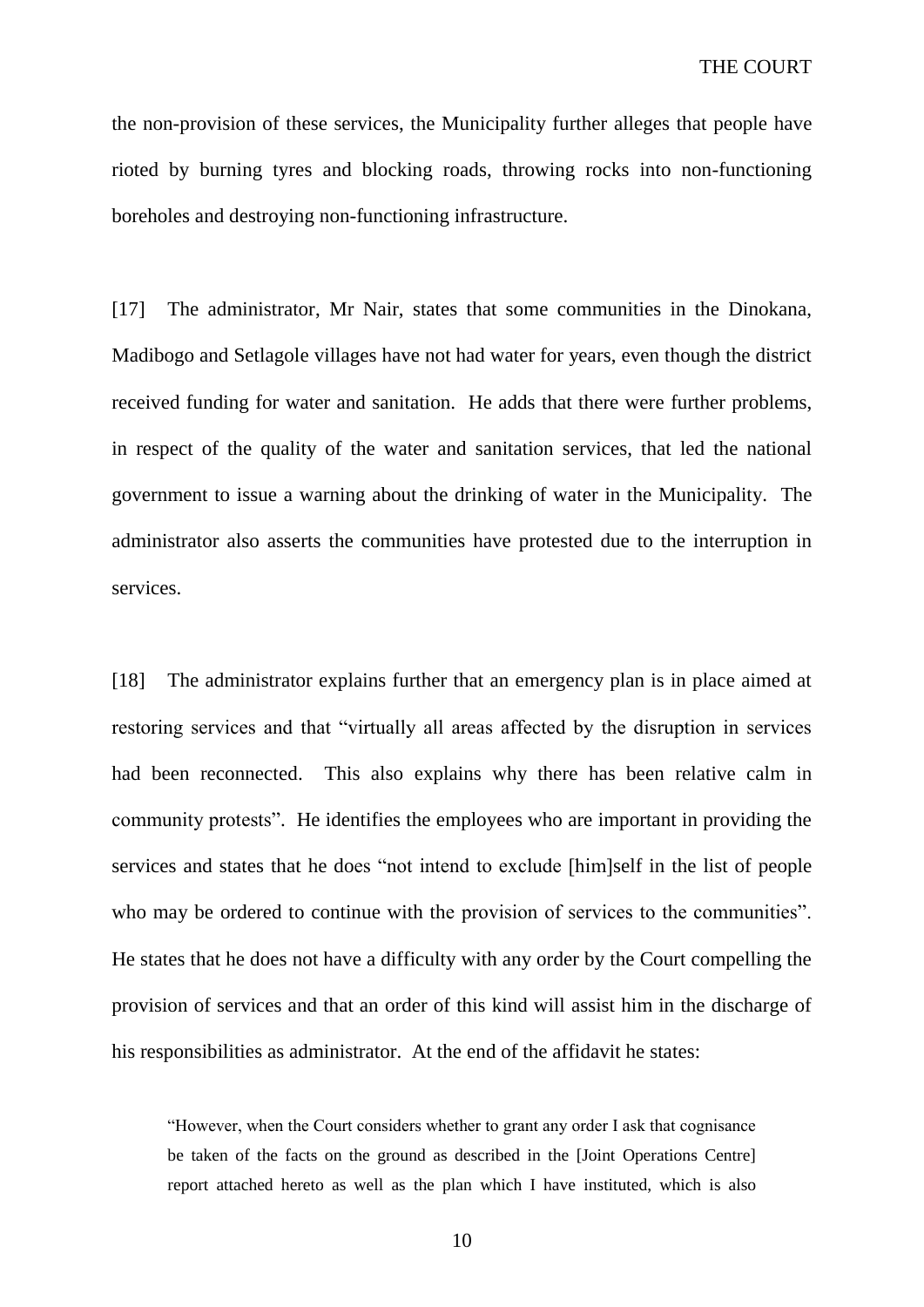attached hereto. In this regard I ask that a balance be struck between the supervision by this Court and the steps which are already being taken to address the breakdown in the services".

[19] The fourth respondent (Minister) responded late to the directions and seeks condonation. The explanation given is reasonable. Condonation must be granted.

[20] The Minister's affidavit in the main confirms the administrator's version insofar as the reason for intervention to restore basic services, the disruption in the process and the return to normality are concerned. The Minister underscores the administrator's authority to act in restoring basic services.

[21] Despite this, the Municipality makes the assertion that "a court order directing the individuals and officials to perform the services will not necessarily resolve the service delivery problems" because the breakdown in services is "the direct result of the unlawful usurping of the powers and functions of the municipal administration". It reiterates that what is needed is an order directing the administrator not to usurp and exercise those powers and functions.

[22] This reaction harks back to the original grounds the temporary interdict application was founded on, namely that officials were "infuriated" by the dissolution decision and their conduct "caused turmoil and instability" in the administration.<sup>18</sup> That this reprehensible conduct is continuing is apparent from the administrator's

 $18$  See [5].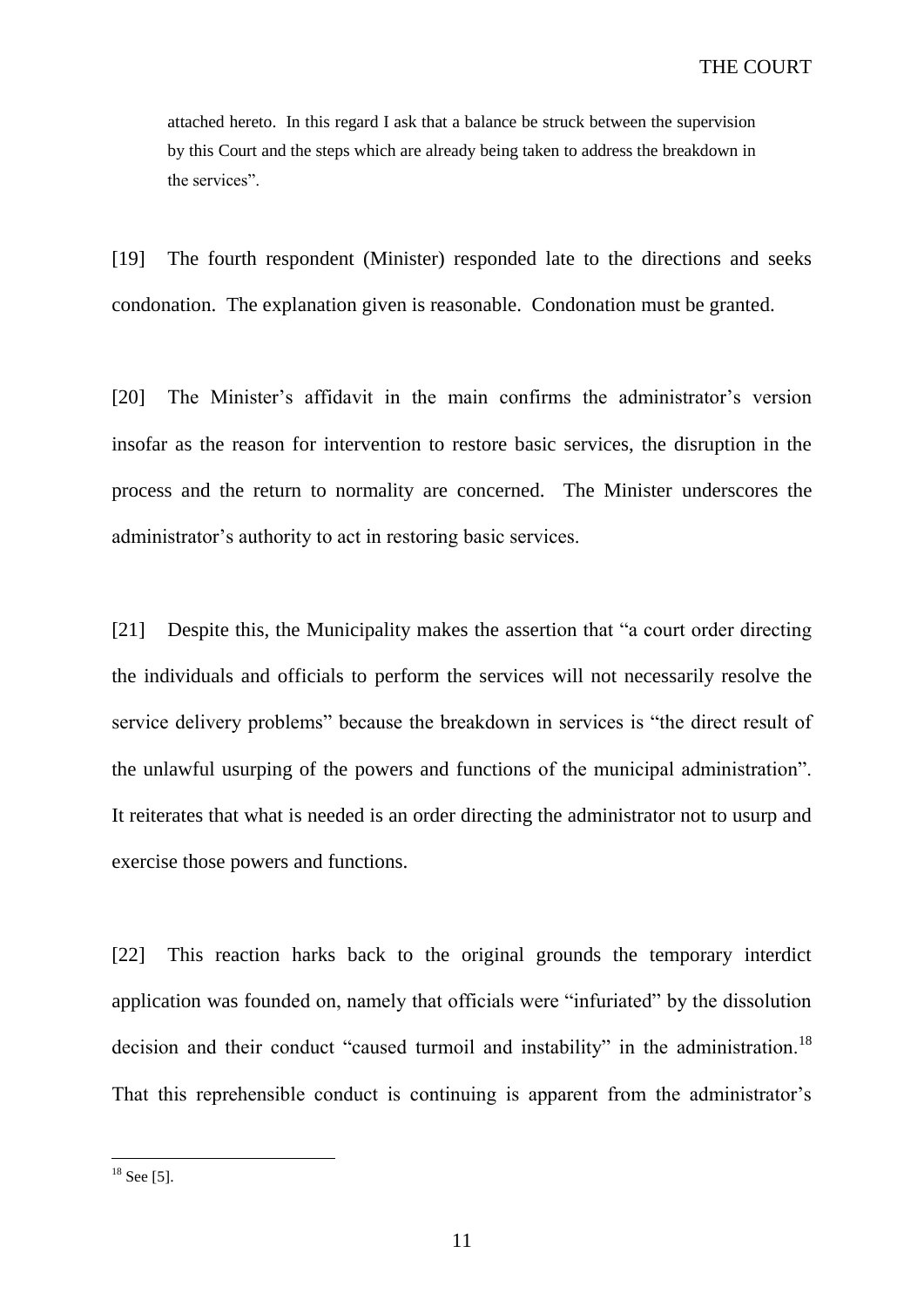affidavit. He records that there has been resistance by some employees that necessitated disciplinary measures to "normalise the situation". He states that, "[t]o a large extent, as at the time of the filing of this affidavit, the situation at the [M]unicipality has returned to normality, although there are still areas of disruption". It is common cause that the Municipal Council has resolved to resist any attempt to implement the decision and that the employees of the Municipality who have returned to work resist taking instructions from the administrator.

[23] The effect of dismissal of the application for leave to appeal against the refusal of the temporary interdict application by this Court is that, pending the finalisation of the review application, the lawfulness of the administrator's intervention in restoring services is beyond question. That effectively provides the administrator with the legal authority that will assist him in the discharge of his responsibilities, rendering any further order this Court might issue now superfluous. If any further interference occurs after the order of this Court, the remedy for the administrator would be to approach the High Court for relief. And the same goes for complaints about any alleged failure in performance by him of his responsibilities.

[24] In view of the fact that an adverse costs order against the Municipality will place an additional financial burden on residents, no costs order will be made.

### *Order*

[25] The following order is made:

12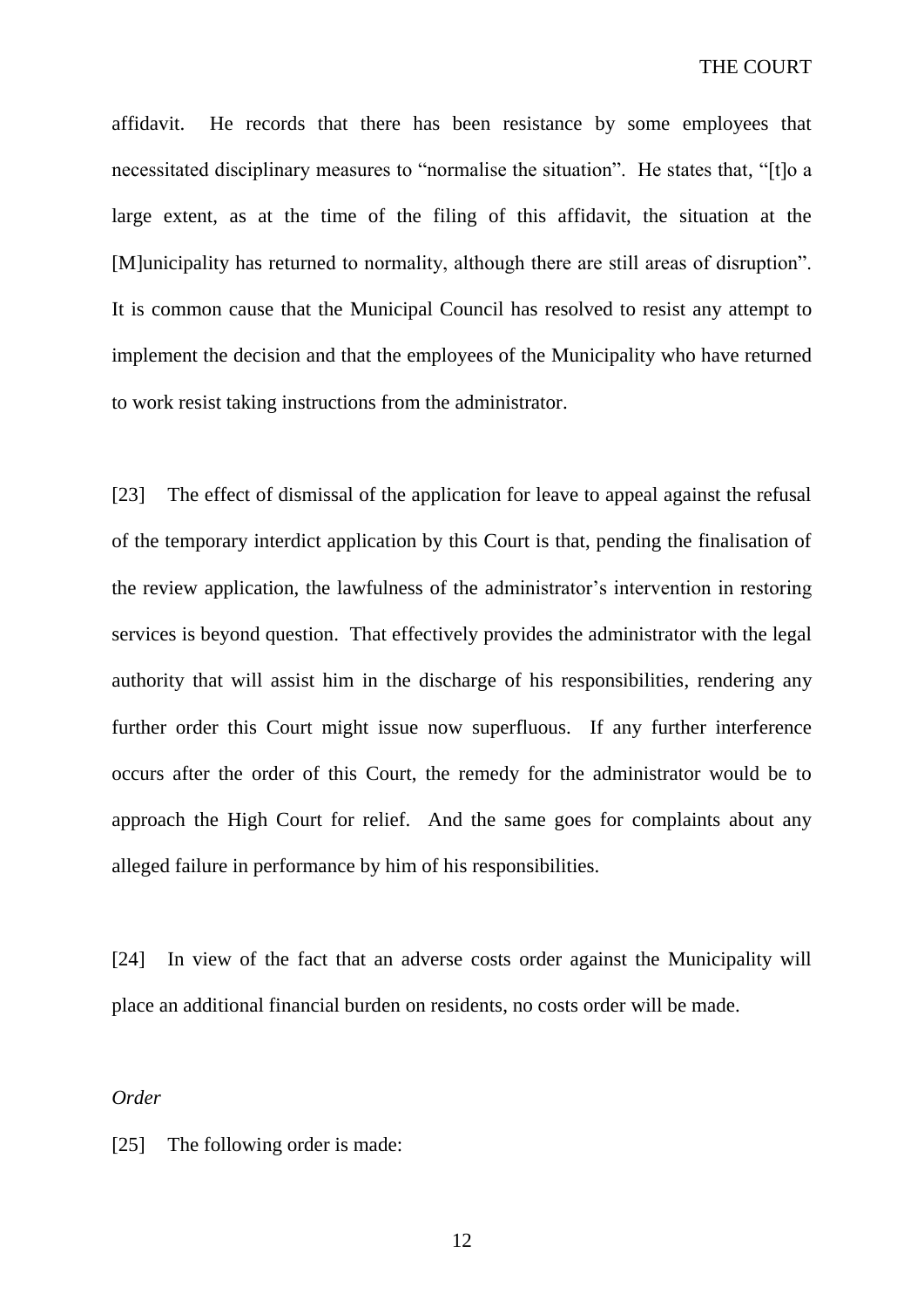- 1. The fourth respondent's application for condonation is granted.
- 2. The application for leave to appeal is dismissed.
- 3. The application for direct access is dismissed.